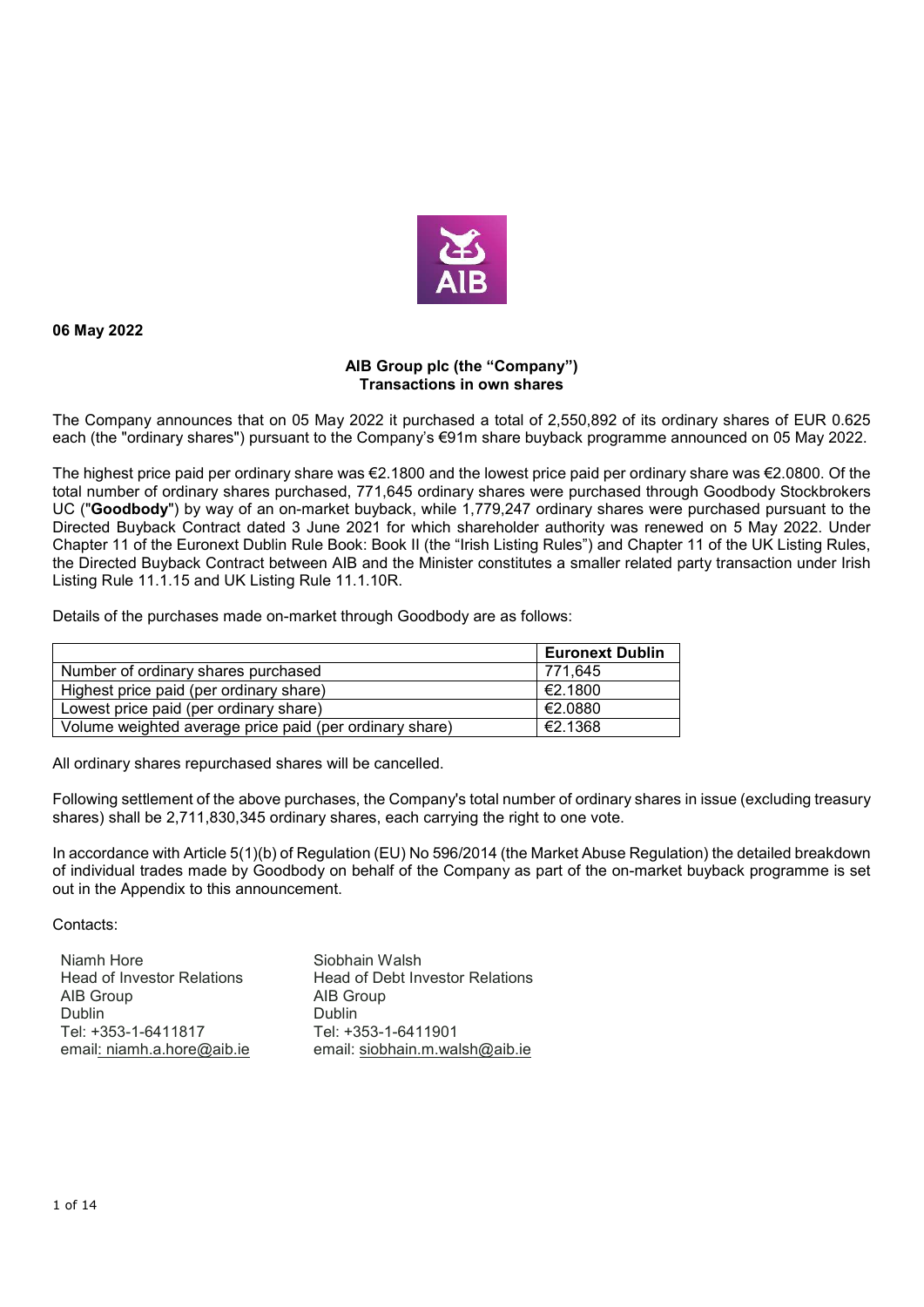## **Appendix**

## **Transaction Details**

| <b>Issuer Name</b>       | AIB Group plc            |
|--------------------------|--------------------------|
| LEI                      | 635400AKJBGNS5WNQL34     |
| <b>ISIN</b>              | IE00BF0L3536             |
| <b>Intermediary Name</b> | Goodbody Stockbrokers UC |
| <b>Intermediary Code</b> | GDBSIE21XXX              |
| <b>Timezone</b>          | <b>GMT</b>               |
| <b>Currency</b>          | <b>EUR</b>               |

## **Euronext Dublin**

| <b>Number of Shares</b> | <b>Price per Share (EUR)</b> | <b>Trading venue</b> | <b>Time</b> | of Transaction          |
|-------------------------|------------------------------|----------------------|-------------|-------------------------|
|                         |                              |                      | transaction | <b>Reference Number</b> |
| 4,433                   | 2.1800                       | <b>XDUB</b>          | 08:01:29    | 00026302511TRDU1        |
| 3,305                   | 2.1740                       | <b>XDUB</b>          | 08:01:48    | 00026302513TRDU1        |
| 944                     | 2.1740                       | <b>XDUB</b>          | 08:01:48    | 00026302512TRDU1        |
| 4,901                   | 2.1640                       | <b>XDUB</b>          | 08:06:25    | 00026302591TRDU1        |
| 3,590                   | 2.1620                       | <b>XDUB</b>          | 08:06:32    | 00026302604TRDU1        |
| 369                     | 2.1620                       | <b>XDUB</b>          | 08:06:32    | 00026302603TRDU1        |
| 753                     | 2.1700                       | <b>XDUB</b>          | 08:10:56    | 00026302769TRDU1        |
| 261                     | 2.1700                       | <b>XDUB</b>          | 08:10:56    | 00026302768TRDU1        |
| 1,488                   | 2.1700                       | <b>XDUB</b>          | 08:10:56    | 00026302767TRDU1        |
| 58                      | 2.1700                       | <b>XDUB</b>          | 08:10:56    | 00026302766TRDU1        |
| 1,488                   | 2.1700                       | <b>XDUB</b>          | 08:10:56    | 00026302765TRDU1        |
| 643                     | 2.1700                       | <b>XDUB</b>          | 08:10:56    | 00026302764TRDU1        |
| 1,546                   | 2.1700                       | <b>XDUB</b>          | 08:10:56    | 00026302763TRDU1        |
| 1,546                   | 2.1700                       | <b>XDUB</b>          | 08:10:56    | 00026302762TRDU1        |
| 1,089                   | 2.1660                       | <b>XDUB</b>          | 08:11:59    | 00026302842TRDU1        |
| 2,100                   | 2.1660                       | <b>XDUB</b>          | 08:11:59    | 00026302839TRDU1        |
| 613                     | 2.1660                       | <b>XDUB</b>          | 08:11:59    | 00026302836TRDU1        |
| 3,417                   | 2.1660                       | <b>XDUB</b>          | 08:11:59    | 00026302835TRDU1        |
| 1,919                   | 2.1720                       | <b>XDUB</b>          | 08:16:37    | 00026303029TRDU1        |
| 742                     | 2.1720                       | <b>XDUB</b>          | 08:16:37    | 00026303028TRDU1        |
| 2,374                   | 2.1680                       | <b>XDUB</b>          | 08:16:40    | 00026303031TRDU1        |
| 1,801                   | 2.1680                       | <b>XDUB</b>          | 08:16:40    | 00026303030TRDU1        |
| 2,254                   | 2.1680                       | <b>XDUB</b>          | 08:20:27    | 00026303108TRDU1        |
| 631                     | 2.1680                       | <b>XDUB</b>          | 08:20:27    | 00026303107TRDU1        |
| 1,000                   | 2.1680                       | <b>XDUB</b>          | 08:21:58    | 00026303143TRDU1        |
| 2,749                   | 2.1680                       | <b>XDUB</b>          | 08:21:58    | 00026303142TRDU1        |
| 1,539                   | 2.1720                       | <b>XDUB</b>          | 08:27:05    | 00026303269TRDU1        |
| 454                     | 2.1720                       | <b>XDUB</b>          | 08:27:05    | 00026303268TRDU1        |
| 1,706                   | 2.1720                       | <b>XDUB</b>          | 08:27:05    | 00026303267TRDU1        |
| 1,244                   | 2.1720                       | <b>XDUB</b>          | 08:27:05    | 00026303266TRDU1        |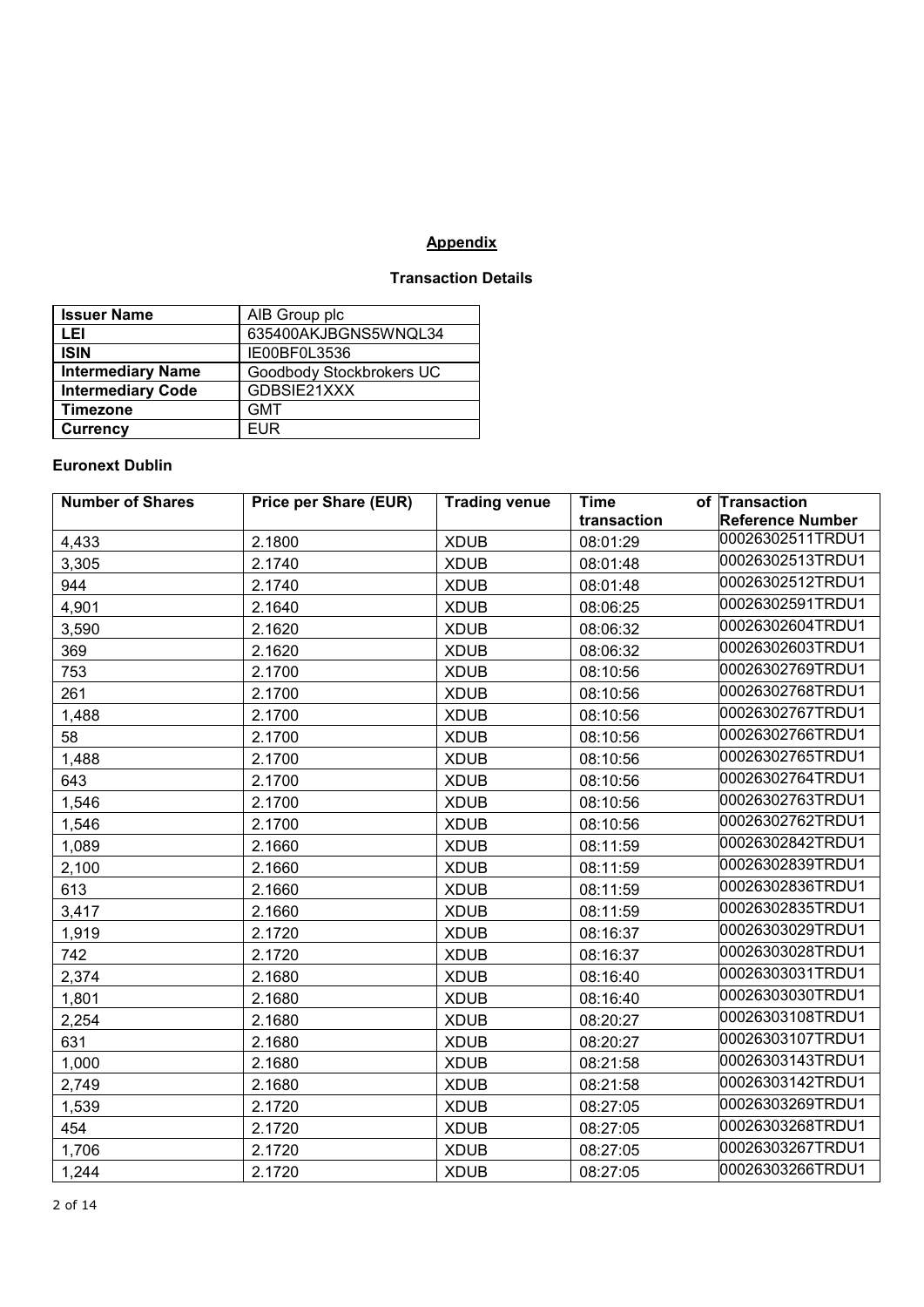| 255   | 2.1720 | <b>XDUB</b> | 08:27:05 | 00026303265TRDU1 |
|-------|--------|-------------|----------|------------------|
| 1,071 | 2.1720 | <b>XDUB</b> | 08:27:05 | 00026303264TRDU1 |
| 1,152 | 2.1720 | <b>XDUB</b> | 08:27:05 | 00026303263TRDU1 |
| 83    | 2.1720 | <b>XDUB</b> | 08:27:05 | 00026303262TRDU1 |
| 1,212 | 2.1700 | <b>XDUB</b> | 08:27:06 | 00026303273TRDU1 |
| 691   | 2.1700 | <b>XDUB</b> | 08:27:06 | 00026303272TRDU1 |
| 3,707 | 2.1700 | <b>XDUB</b> | 08:27:06 | 00026303271TRDU1 |
| 1,475 | 2.1700 | <b>XDUB</b> | 08:27:06 | 00026303270TRDU1 |
| 621   | 2.1600 | <b>XDUB</b> | 08:32:08 | 00026303398TRDU1 |
| 1,953 | 2.1600 | <b>XDUB</b> | 08:32:08 | 00026303397TRDU1 |
| 138   | 2.1600 | <b>XDUB</b> | 08:32:08 | 00026303396TRDU1 |
| 3,695 | 2.1560 | <b>XDUB</b> | 08:33:40 | 00026303421TRDU1 |
| 1,197 | 2.1540 | <b>XDUB</b> | 08:33:51 | 00026303426TRDU1 |
| 2,542 | 2.1500 | <b>XDUB</b> | 08:39:09 | 00026303648TRDU1 |
| 3,394 | 2.1520 | <b>XDUB</b> | 08:39:09 | 00026303647TRDU1 |
| 3,335 | 2.1520 | <b>XDUB</b> | 08:39:09 | 00026303646TRDU1 |
| 3,783 | 2.1420 | <b>XDUB</b> | 08:41:39 | 00026303693TRDU1 |
| 2,259 | 2.1380 | <b>XDUB</b> | 08:46:34 | 00026303749TRDU1 |
| 2,888 | 2.1380 | <b>XDUB</b> | 08:46:34 | 00026303748TRDU1 |
| 545   | 2.1380 | <b>XDUB</b> | 08:46:34 | 00026303747TRDU1 |
| 5     | 2.1380 | <b>XDUB</b> | 08:46:34 | 00026303746TRDU1 |
| 57    | 2.1360 | <b>XDUB</b> | 08:46:45 | 00026303753TRDU1 |
| 1,556 | 2.1340 | <b>XDUB</b> | 08:47:01 | 00026303758TRDU1 |
| 565   | 2.1340 | <b>XDUB</b> | 08:47:01 | 00026303757TRDU1 |
| 588   | 2.1340 | <b>XDUB</b> | 08:47:01 | 00026303756TRDU1 |
| 1,022 | 2.1320 | <b>XDUB</b> | 08:52:56 | 00026303942TRDU1 |
| 3,178 | 2.1320 | <b>XDUB</b> | 08:52:56 | 00026303941TRDU1 |
| 2,091 | 2.1320 | <b>XDUB</b> | 08:52:56 | 00026303940TRDU1 |
| 1,511 | 2.1360 | <b>XDUB</b> | 08:56:06 | 00026304008TRDU1 |
| 486   | 2.1360 | <b>XDUB</b> | 08:56:09 | 00026304011TRDU1 |
| 876   | 2.1360 | <b>XDUB</b> | 08:56:09 | 00026304010TRDU1 |
| 486   | 2.1360 | <b>XDUB</b> | 08:56:09 | 00026304009TRDU1 |
| 575   | 2.1360 | <b>XDUB</b> | 09:00:11 | 00026304093TRDU1 |
| 2,108 | 2.1440 | <b>XDUB</b> | 09:07:41 | 00026304371TRDU1 |
| 7,972 | 2.1440 | <b>XDUB</b> | 09:07:41 | 00026304370TRDU1 |
| 2,100 | 2.1440 | <b>XDUB</b> | 09:07:41 | 00026304369TRDU1 |
| 6,300 | 2.1440 | <b>XDUB</b> | 09:07:41 | 00026304368TRDU1 |
| 528   | 2.1440 | <b>XDUB</b> | 09:07:41 | 00026304367TRDU1 |
| 1,152 | 2.1440 | <b>XDUB</b> | 09:07:41 | 00026304366TRDU1 |
| 11    | 2.1440 | <b>XDUB</b> | 09:12:14 | 00026304565TRDU1 |
| 2,882 | 2.1520 | <b>XDUB</b> | 09:15:20 | 00026304642TRDU1 |
| 8,149 | 2.1540 | <b>XDUB</b> | 09:15:20 | 00026304641TRDU1 |
| 5,081 | 2.1520 | <b>XDUB</b> | 09:23:44 | 00026304870TRDU1 |
| 129   | 2.1520 | <b>XDUB</b> | 09:23:44 | 00026304869TRDU1 |
| 474   | 2.1520 | <b>XDUB</b> | 09:23:44 | 00026304868TRDU1 |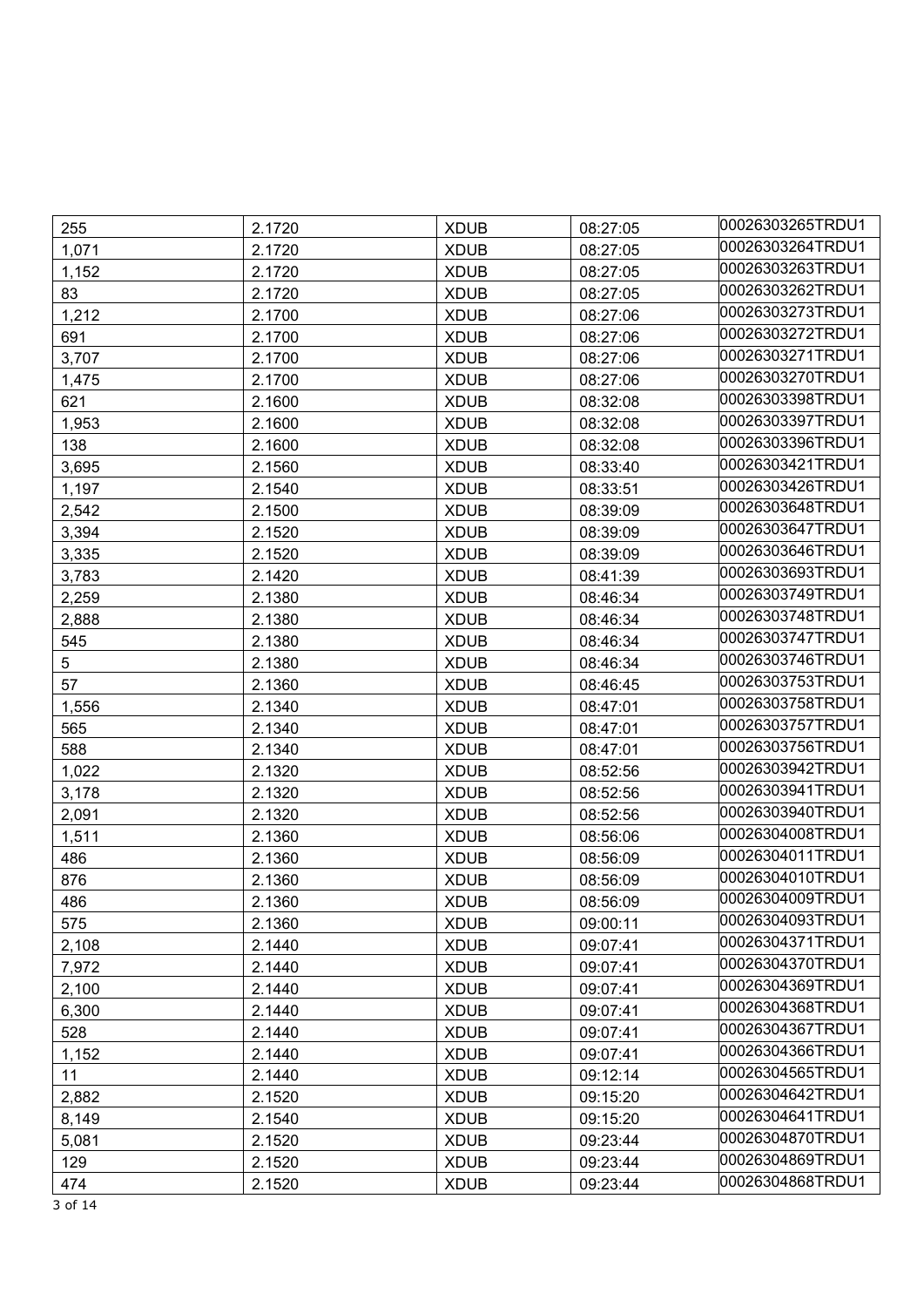| 3,419 | 2.1520 | <b>XDUB</b> | 09:23:44 | 00026304867TRDU1 |
|-------|--------|-------------|----------|------------------|
| 1,152 | 2.1460 | <b>XDUB</b> | 09:29:14 | 00026305065TRDU1 |
| 268   | 2.1460 | <b>XDUB</b> | 09:29:14 | 00026305064TRDU1 |
| 48    | 2.1420 | <b>XDUB</b> | 09:29:47 | 00026305082TRDU1 |
| 95    | 2.1420 | <b>XDUB</b> | 09:29:47 | 00026305081TRDU1 |
| 1,786 | 2.1420 | <b>XDUB</b> | 09:29:47 | 00026305080TRDU1 |
| 262   | 2.1420 | <b>XDUB</b> | 09:29:51 | 00026305102TRDU1 |
| 1,738 | 2.1420 | <b>XDUB</b> | 09:29:51 | 00026305101TRDU1 |
| 1,704 | 2.1460 | <b>XDUB</b> | 09:32:18 | 00026305242TRDU1 |
| 95    | 2.1460 | <b>XDUB</b> | 09:32:18 | 00026305241TRDU1 |
| 1,627 | 2.1460 | <b>XDUB</b> | 09:32:18 | 00026305240TRDU1 |
| 3,548 | 2.1420 | <b>XDUB</b> | 09:32:54 | 00026305253TRDU1 |
| 2,941 | 2.1400 | <b>XDUB</b> | 09:32:58 | 00026305256TRDU1 |
| 465   | 2.1400 | <b>XDUB</b> | 09:32:58 | 00026305255TRDU1 |
| 2,962 | 2.1420 | <b>XDUB</b> | 09:40:43 | 00026305811TRDU1 |
| 2,876 | 2.1420 | <b>XDUB</b> | 09:40:43 | 00026305810TRDU1 |
| 480   | 2.1400 | <b>XDUB</b> | 09:40:46 | 00026305817TRDU1 |
| 2,436 | 2.1400 | <b>XDUB</b> | 09:40:56 | 00026305841TRDU1 |
| 800   | 2.1340 | <b>XDUB</b> | 09:41:19 | 00026305918TRDU1 |
| 241   | 2.1320 | <b>XDUB</b> | 09:41:27 | 00026305955TRDU1 |
| 831   | 2.1280 | <b>XDUB</b> | 09:42:59 | 00026306096TRDU1 |
| 1     | 2.1280 | <b>XDUB</b> | 09:43:01 | 00026306097TRDU1 |
| 439   | 2.1300 | <b>XDUB</b> | 09:45:42 | 00026306323TRDU1 |
| 383   | 2.1420 | <b>XDUB</b> | 09:49:26 | 00026306417TRDU1 |
| 306   | 2.1420 | <b>XDUB</b> | 09:49:26 | 00026306416TRDU1 |
| 1,247 | 2.1420 | <b>XDUB</b> | 09:49:26 | 00026306415TRDU1 |
| 1,719 | 2.1420 | <b>XDUB</b> | 09:49:26 | 00026306414TRDU1 |
| 1,719 | 2.1420 | <b>XDUB</b> | 09:49:26 | 00026306413TRDU1 |
| 1,719 | 2.1420 | <b>XDUB</b> | 09:49:26 | 00026306412TRDU1 |
| 1,719 | 2.1420 | <b>XDUB</b> | 09:49:26 | 00026306411TRDU1 |
| 2,473 | 2.1400 | <b>XDUB</b> | 09:50:04 | 00026306435TRDU1 |
| 2,520 | 2.1420 | <b>XDUB</b> | 09:52:54 | 00026306518TRDU1 |
| 969   | 2.1340 | <b>XDUB</b> | 09:54:23 | 00026306560TRDU1 |
| 1,707 | 2.1340 | <b>XDUB</b> | 09:54:28 | 00026306563TRDU1 |
| 1,052 | 2.1360 | <b>XDUB</b> | 09:59:08 | 00026306703TRDU1 |
| 331   | 2.1360 | <b>XDUB</b> | 09:59:08 | 00026306702TRDU1 |
| 1,740 | 2.1360 | <b>XDUB</b> | 09:59:08 | 00026306701TRDU1 |
| 3,088 | 2.1300 | <b>XDUB</b> | 09:59:40 | 00026306712TRDU1 |
| 2,241 | 2.1380 | <b>XDUB</b> | 10:07:14 | 00026306921TRDU1 |
| 2,584 | 2.1380 | <b>XDUB</b> | 10:07:14 | 00026306920TRDU1 |
| 4,813 | 2.1460 | <b>XDUB</b> | 10:12:22 | 00026307002TRDU1 |
| 2,748 | 2.1480 | <b>XDUB</b> | 10:15:05 | 00026307056TRDU1 |
| 2,791 | 2.1460 | <b>XDUB</b> | 10:15:12 | 00026307059TRDU1 |
| 2,548 | 2.1460 | <b>XDUB</b> | 10:15:12 | 00026307058TRDU1 |
| 2,629 | 2.1560 | <b>XDUB</b> | 10:20:21 | 00026307115TRDU1 |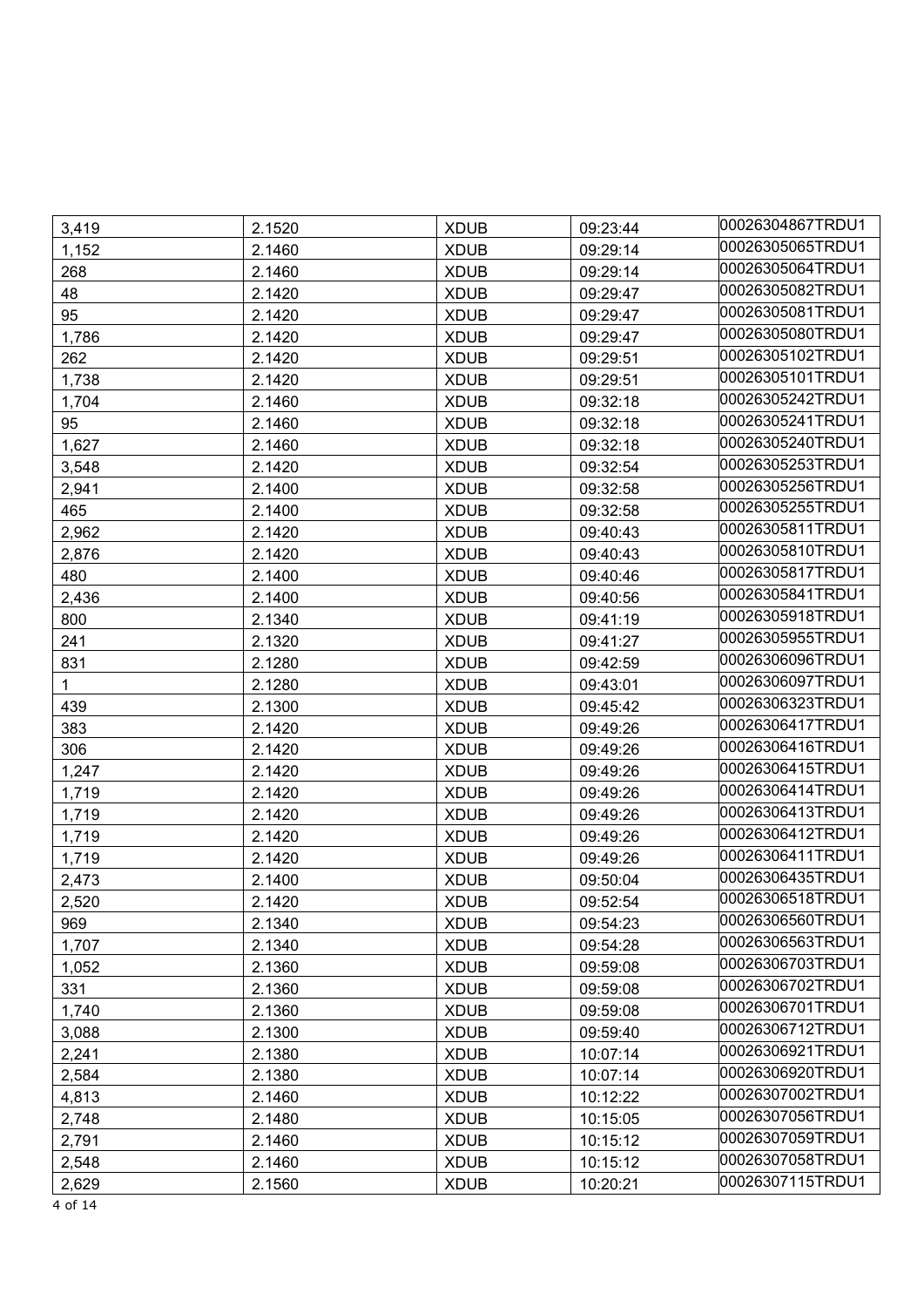| 2,701           | 2.1560 | <b>XDUB</b> | 10:20:21 | 00026307114TRDU1 |
|-----------------|--------|-------------|----------|------------------|
| 2,563           | 2.1480 | <b>XDUB</b> | 10:24:04 | 00026307210TRDU1 |
| 1,628           | 2.1500 | <b>XDUB</b> | 10:33:05 | 00026307300TRDU1 |
| 7,989           | 2.1500 | <b>XDUB</b> | 10:33:05 | 00026307299TRDU1 |
| 1,085           | 2.1500 | <b>XDUB</b> | 10:33:14 | 00026307301TRDU1 |
| 497             | 2.1580 | <b>XDUB</b> | 10:37:29 | 00026307333TRDU1 |
| 2,125           | 2.1580 | <b>XDUB</b> | 10:37:29 | 00026307332TRDU1 |
| 1,080           | 2.1560 | <b>XDUB</b> | 10:39:17 | 00026307350TRDU1 |
| 2,726           | 2.1580 | <b>XDUB</b> | 10:39:17 | 00026307349TRDU1 |
| 1,550           | 2.1560 | <b>XDUB</b> | 10:39:17 | 00026307348TRDU1 |
| 2,795           | 2.1560 | <b>XDUB</b> | 10:39:17 | 00026307347TRDU1 |
| 2,414           | 2.1600 | <b>XDUB</b> | 10:43:04 | 00026307368TRDU1 |
| 494             | 2.1500 | <b>XDUB</b> | 10:45:20 | 00026307394TRDU1 |
| 1,908           | 2.1500 | <b>XDUB</b> | 10:45:23 | 00026307397TRDU1 |
| 2,774           | 2.1560 | <b>XDUB</b> | 10:50:24 | 00026307439TRDU1 |
| 2,806           | 2.1520 | <b>XDUB</b> | 10:50:38 | 00026307451TRDU1 |
| 2,731           | 2.1540 | <b>XDUB</b> | 10:55:22 | 00026307497TRDU1 |
| 2,771           | 2.1540 | <b>XDUB</b> | 10:58:54 | 00026307515TRDU1 |
| 2,708           | 2.1540 | <b>XDUB</b> | 10:58:54 | 00026307514TRDU1 |
| 2,817           | 2.1560 | <b>XDUB</b> | 11:07:52 | 00026307588TRDU1 |
| 2,494           | 2.1560 | <b>XDUB</b> | 11:10:14 | 00026307607TRDU1 |
| 2,625           | 2.1560 | <b>XDUB</b> | 11:12:28 | 00026307630TRDU1 |
| 1,107           | 2.1600 | <b>XDUB</b> | 11:15:01 | 00026307692TRDU1 |
| 2,715           | 2.1600 | <b>XDUB</b> | 11:16:01 | 00026307703TRDU1 |
| 344             | 2.1600 | <b>XDUB</b> | 11:18:23 | 00026307798TRDU1 |
| 2,093           | 2.1600 | <b>XDUB</b> | 11:18:23 | 00026307797TRDU1 |
| 2,485           | 2.1600 | <b>XDUB</b> | 11:20:34 | 00026307958TRDU1 |
| 1,166           | 2.1600 | <b>XDUB</b> | 11:22:47 | 00026308006TRDU1 |
| 1,204           | 2.1600 | <b>XDUB</b> | 11:23:49 | 00026308018TRDU1 |
| 1,265           | 2.1600 | <b>XDUB</b> | 11:23:49 | 00026308017TRDU1 |
| 764             | 2.1600 | <b>XDUB</b> | 11:26:02 | 00026308060TRDU1 |
| 2,679           | 2.1600 | <b>XDUB</b> | 11:26:47 | 00026308063TRDU1 |
| 24              | 2.1680 | <b>XDUB</b> | 11:29:22 | 00026308090TRDU1 |
| 930             | 2.1700 | <b>XDUB</b> | 11:29:33 | 00026308094TRDU1 |
| 2,536           | 2.1680 | <b>XDUB</b> | 11:30:22 | 00026308108TRDU1 |
| 2,565           | 2.1680 | <b>XDUB</b> | 11:30:22 | 00026308107TRDU1 |
| 2,658           | 2.1700 | <b>XDUB</b> | 11:30:22 | 00026308106TRDU1 |
| 1,242           | 2.1660 | <b>XDUB</b> | 11:30:24 | 00026308112TRDU1 |
| 1,091           | 2.1660 | <b>XDUB</b> | 11:30:24 | 00026308111TRDU1 |
| 2,647           | 2.1660 | <b>XDUB</b> | 11:30:24 | 00026308110TRDU1 |
| 2,352           | 2.1660 | <b>XDUB</b> | 11:30:24 | 00026308109TRDU1 |
| 2,682           | 2.1640 | <b>XDUB</b> | 11:36:05 | 00026308219TRDU1 |
| 12 <sup>°</sup> | 2.1660 | <b>XDUB</b> | 11:43:38 | 00026308469TRDU1 |
| 2,351           | 2.1680 | <b>XDUB</b> | 11:47:42 | 00026308556TRDU1 |
| 553             | 2.1680 | <b>XDUB</b> | 11:49:19 | 00026308598TRDU1 |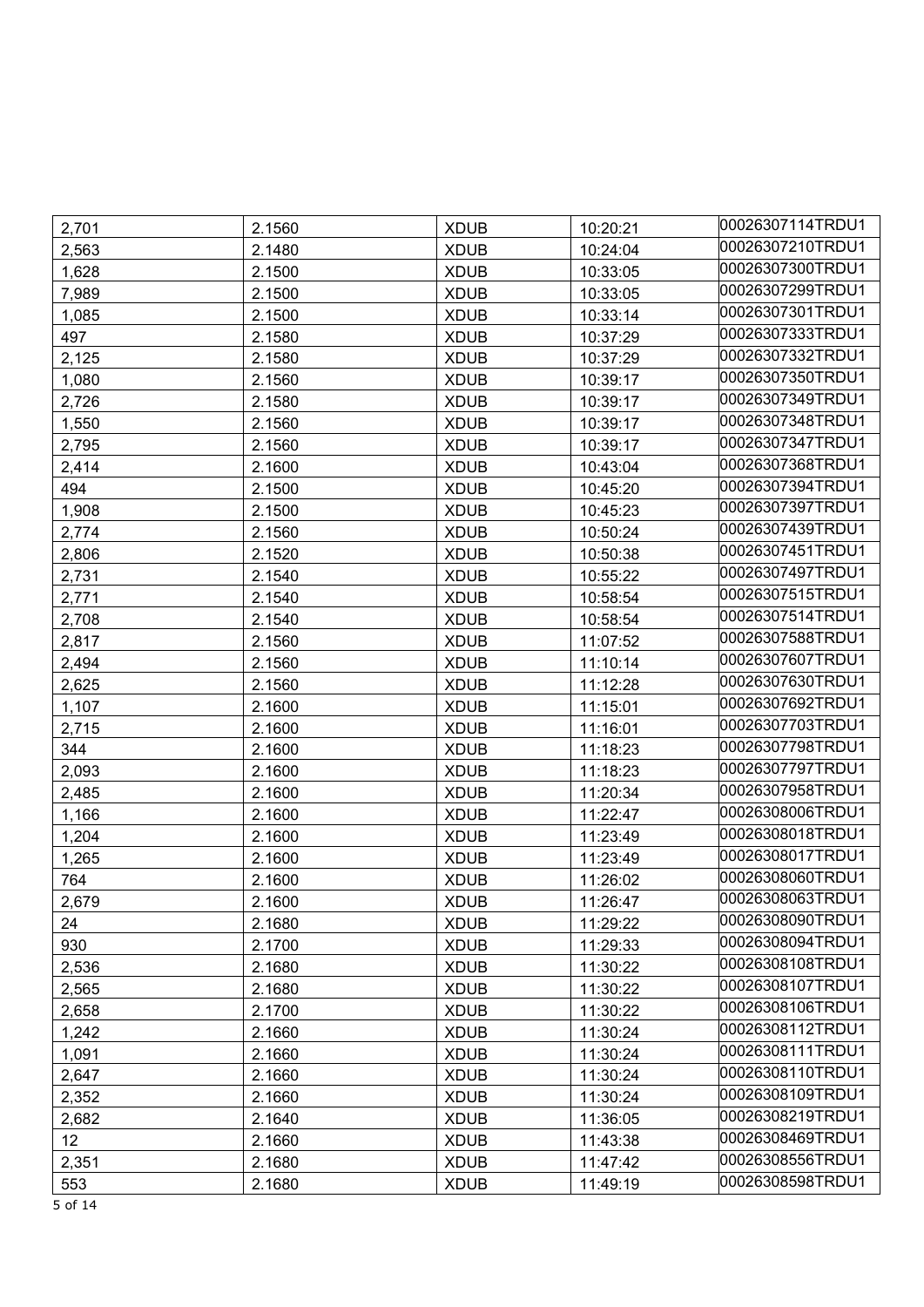| 516   | 2.1680 | <b>XDUB</b> | 11:49:19 | 00026308597TRDU1 |
|-------|--------|-------------|----------|------------------|
| 1,273 | 2.1680 | <b>XDUB</b> | 11:49:19 | 00026308596TRDU1 |
| 163   | 2.1700 | <b>XDUB</b> | 11:51:26 | 00026308648TRDU1 |
| 2,364 | 2.1700 | <b>XDUB</b> | 11:51:26 | 00026308647TRDU1 |
| 1,428 | 2.1700 | <b>XDUB</b> | 11:53:52 | 00026308676TRDU1 |
| 1,333 | 2.1700 | <b>XDUB</b> | 11:53:52 | 00026308675TRDU1 |
| 2,508 | 2.1700 | <b>XDUB</b> | 11:56:28 | 00026308714TRDU1 |
| 117   | 2.1700 | <b>XDUB</b> | 11:56:28 | 00026308713TRDU1 |
| 363   | 2.1660 | <b>XDUB</b> | 11:57:29 | 00026308736TRDU1 |
| 2,024 | 2.1660 | <b>XDUB</b> | 11:57:29 | 00026308735TRDU1 |
| 2,338 | 2.1660 | <b>XDUB</b> | 11:57:29 | 00026308734TRDU1 |
| 4,653 | 2.1660 | <b>XDUB</b> | 11:57:29 | 00026308733TRDU1 |
| 2,436 | 2.1660 | <b>XDUB</b> | 11:57:29 | 00026308732TRDU1 |
| 244   | 2.1660 | <b>XDUB</b> | 12:07:38 | 00026309032TRDU1 |
| 800   | 2.1660 | <b>XDUB</b> | 12:07:38 | 00026309021TRDU1 |
| 1,643 | 2.1660 | <b>XDUB</b> | 12:07:38 | 00026309020TRDU1 |
| 1,189 | 2.1660 | <b>XDUB</b> | 12:07:38 | 00026309019TRDU1 |
| 1,523 | 2.1660 | <b>XDUB</b> | 12:07:38 | 00026309018TRDU1 |
| 2,514 | 2.1600 | <b>XDUB</b> | 12:09:14 | 00026309067TRDU1 |
| 2,897 | 2.1600 | <b>XDUB</b> | 12:09:14 | 00026309066TRDU1 |
| 1,065 | 2.1540 | <b>XDUB</b> | 12:21:16 | 00026309273TRDU1 |
| 796   | 2.1540 | <b>XDUB</b> | 12:21:16 | 00026309272TRDU1 |
| 970   | 2.1540 | <b>XDUB</b> | 12:21:16 | 00026309271TRDU1 |
| 822   | 2.1540 | <b>XDUB</b> | 12:21:16 | 00026309270TRDU1 |
| 2,489 | 2.1560 | <b>XDUB</b> | 12:21:16 | 00026309269TRDU1 |
| 1,417 | 2.1560 | <b>XDUB</b> | 12:21:16 | 00026309268TRDU1 |
| 1,258 | 2.1560 | <b>XDUB</b> | 12:21:16 | 00026309267TRDU1 |
| 2,486 | 2.1560 | <b>XDUB</b> | 12:21:16 | 00026309274TRDU1 |
| 705   | 2.1480 | <b>XDUB</b> | 12:25:40 | 00026309315TRDU1 |
| 598   | 2.1480 | <b>XDUB</b> | 12:25:41 | 00026309317TRDU1 |
| 1,728 | 2.1480 | <b>XDUB</b> | 12:25:41 | 00026309316TRDU1 |
| 4,981 | 2.1540 | <b>XDUB</b> | 12:32:31 | 00026309394TRDU1 |
| 2,584 | 2.1520 | <b>XDUB</b> | 12:32:31 | 00026309393TRDU1 |
| 2,442 | 2.1420 | <b>XDUB</b> | 12:35:03 | 00026309439TRDU1 |
| 1,119 | 2.1480 | <b>XDUB</b> | 12:45:01 | 00026309610TRDU1 |
| 4,089 | 2.1480 | <b>XDUB</b> | 12:45:01 | 00026309609TRDU1 |
| 1,306 | 2.1480 | <b>XDUB</b> | 12:45:01 | 00026309608TRDU1 |
| 740   | 2.1480 | <b>XDUB</b> | 12:45:01 | 00026309607TRDU1 |
| 2,468 | 2.1460 | <b>XDUB</b> | 12:45:02 | 00026309612TRDU1 |
| 2,559 | 2.1460 | <b>XDUB</b> | 12:45:02 | 00026309611TRDU1 |
| 1,090 | 2.1500 | <b>XDUB</b> | 12:57:21 | 00026309817TRDU1 |
| 1,000 | 2.1500 | <b>XDUB</b> | 12:57:21 | 00026309816TRDU1 |
| 566   | 2.1500 | <b>XDUB</b> | 12:57:21 | 00026309815TRDU1 |
| 2,593 | 2.1460 | <b>XDUB</b> | 12:59:58 | 00026309824TRDU1 |
| 2,601 | 2.1460 | <b>XDUB</b> | 12:59:58 | 00026309823TRDU1 |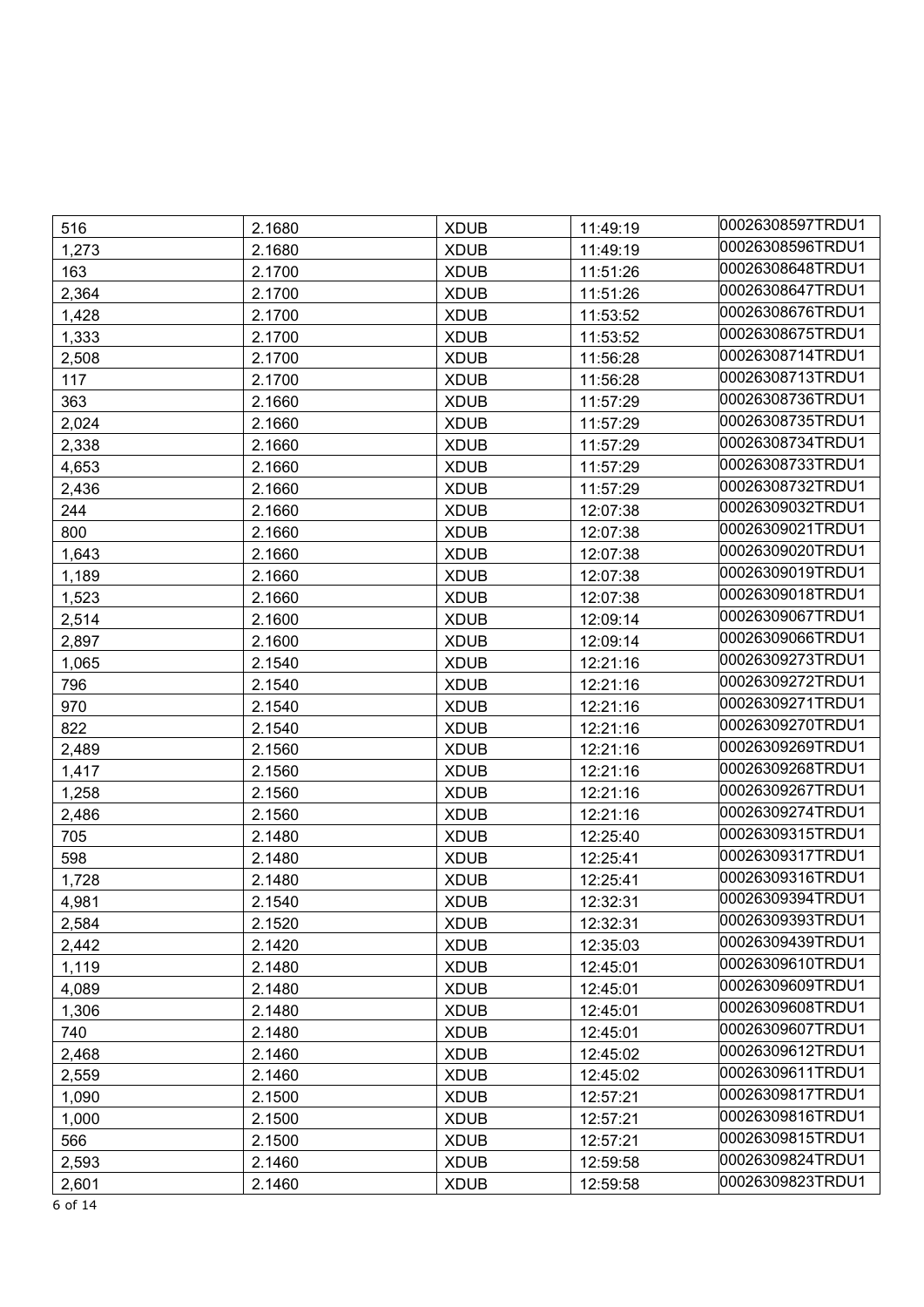| 7,732 | 2.1460 | <b>XDUB</b> | 13:12:00 | 00026309901TRDU1 |
|-------|--------|-------------|----------|------------------|
| 2,873 | 2.1460 | <b>XDUB</b> | 13:12:00 | 00026309900TRDU1 |
| 7,686 | 2.1460 | <b>XDUB</b> | 13:12:00 | 00026309899TRDU1 |
| 2,639 | 2.1440 | <b>XDUB</b> | 13:20:48 | 00026310010TRDU1 |
| 2,653 | 2.1440 | <b>XDUB</b> | 13:20:48 | 00026310009TRDU1 |
| 2,635 | 2.1440 | <b>XDUB</b> | 13:20:48 | 00026310008TRDU1 |
| 2,869 | 2.1440 | <b>XDUB</b> | 13:20:48 | 00026310007TRDU1 |
| 2,604 | 2.1360 | <b>XDUB</b> | 13:23:18 | 00026310049TRDU1 |
| 2,846 | 2.1380 | <b>XDUB</b> | 13:29:00 | 00026310074TRDU1 |
| 5,298 | 2.1380 | <b>XDUB</b> | 13:29:00 | 00026310073TRDU1 |
| 1,611 | 2.1400 | <b>XDUB</b> | 13:40:20 | 00026310145TRDU1 |
| 2,324 | 2.1420 | <b>XDUB</b> | 13:40:20 | 00026310144TRDU1 |
| 1,568 | 2.1360 | <b>XDUB</b> | 13:43:04 | 00026310181TRDU1 |
| 1,508 | 2.1360 | <b>XDUB</b> | 13:43:04 | 00026310180TRDU1 |
| 1,997 | 2.1380 | <b>XDUB</b> | 13:43:04 | 00026310179TRDU1 |
| 935   | 2.1380 | <b>XDUB</b> | 13:43:04 | 00026310178TRDU1 |
| 4,268 | 2.1380 | <b>XDUB</b> | 13:43:04 | 00026310177TRDU1 |
| 74    | 2.1380 | <b>XDUB</b> | 13:43:04 | 00026310176TRDU1 |
| 2,353 | 2.1380 | <b>XDUB</b> | 13:43:04 | 00026310175TRDU1 |
| 13    | 2.1380 | <b>XDUB</b> | 13:53:54 | 00026310264TRDU1 |
| 113   | 2.1380 | <b>XDUB</b> | 13:53:54 | 00026310263TRDU1 |
| 549   | 2.1380 | <b>XDUB</b> | 13:53:54 | 00026310262TRDU1 |
| 1,986 | 2.1380 | <b>XDUB</b> | 13:54:29 | 00026310267TRDU1 |
| 720   | 2.1380 | <b>XDUB</b> | 13:54:29 | 00026310266TRDU1 |
| 2,105 | 2.1380 | <b>XDUB</b> | 13:56:27 | 00026310270TRDU1 |
| 236   | 2.1380 | <b>XDUB</b> | 13:56:27 | 00026310269TRDU1 |
| 2,075 | 2.1380 | <b>XDUB</b> | 13:58:07 | 00026310290TRDU1 |
| 636   | 2.1380 | <b>XDUB</b> | 13:58:07 | 00026310289TRDU1 |
| 1,136 | 2.1320 | <b>XDUB</b> | 13:58:31 | 00026310291TRDU1 |
| 3,010 | 2.1400 | <b>XDUB</b> | 14:03:01 | 00026310303TRDU1 |
| 1,062 | 2.1400 | <b>XDUB</b> | 14:03:01 | 00026310302TRDU1 |
| 1,188 | 2.1400 | <b>XDUB</b> | 14:03:01 | 00026310301TRDU1 |
| 1,518 | 2.1360 | <b>XDUB</b> | 14:04:17 | 00026310322TRDU1 |
| 1,906 | 2.1360 | <b>XDUB</b> | 14:04:17 | 00026310321TRDU1 |
| 522   | 2.1360 | <b>XDUB</b> | 14:04:17 | 00026310320TRDU1 |
| 2,428 | 2.1360 | <b>XDUB</b> | 14:04:17 | 00026310319TRDU1 |
| 680   | 2.1360 | <b>XDUB</b> | 14:04:17 | 00026310318TRDU1 |
| 1,420 | 2.1360 | <b>XDUB</b> | 14:04:17 | 00026310317TRDU1 |
| 1,008 | 2.1360 | <b>XDUB</b> | 14:04:17 | 00026310316TRDU1 |
| 1,091 | 2.1360 | <b>XDUB</b> | 14:04:17 | 00026310315TRDU1 |
| 2,160 | 2.1360 | <b>XDUB</b> | 14:04:17 | 00026310314TRDU1 |
| 2,330 | 2.1360 | <b>XDUB</b> | 14:04:17 | 00026310313TRDU1 |
| 268   | 2.1360 | <b>XDUB</b> | 14:04:17 | 00026310312TRDU1 |
| 969   | 2.1380 | <b>XDUB</b> | 14:15:46 | 00026310421TRDU1 |
| 349   | 2.1380 | <b>XDUB</b> | 14:15:46 | 00026310420TRDU1 |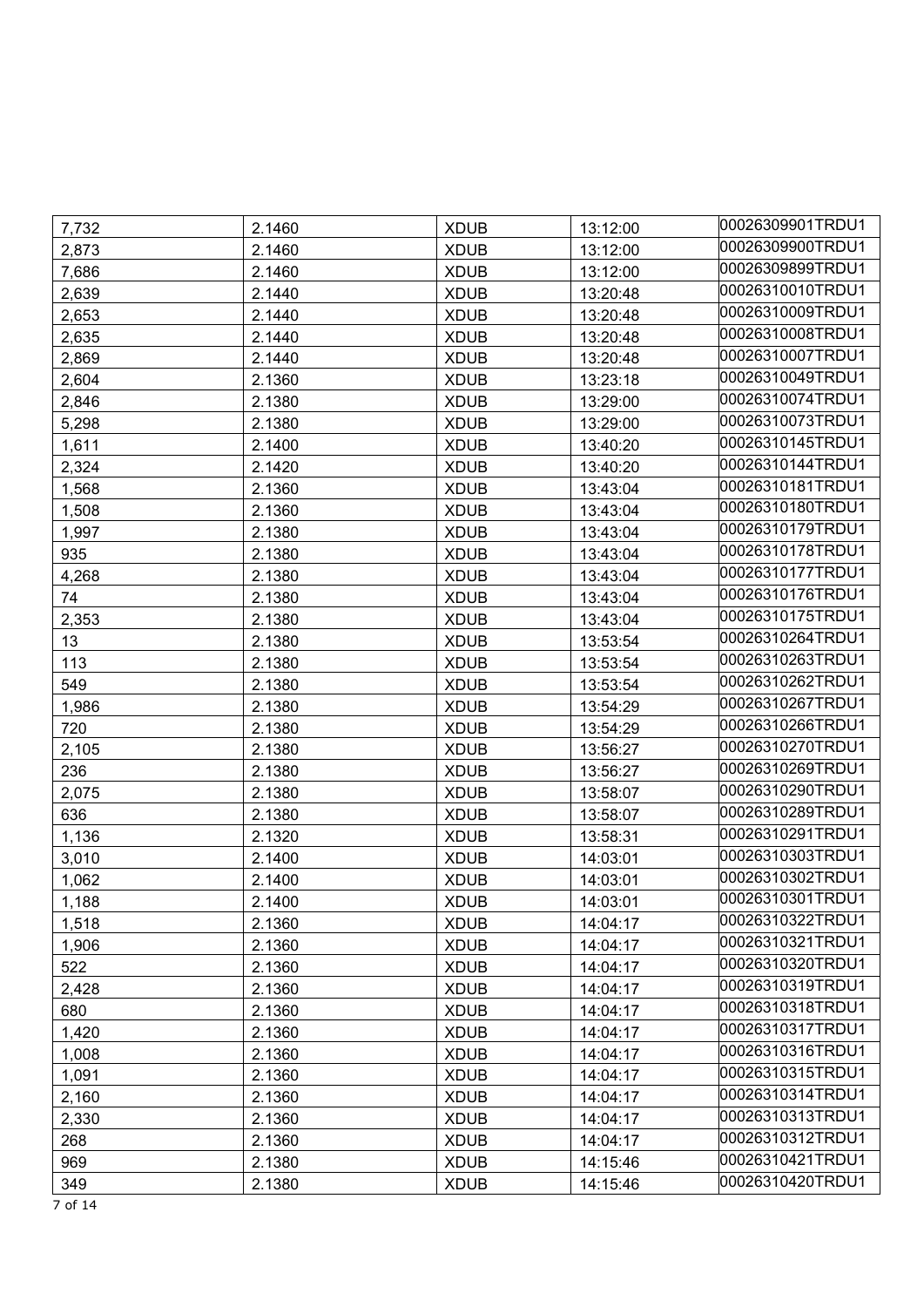| 1,412  | 2.1380 | <b>XDUB</b> | 14:15:46 | 00026310419TRDU1 |
|--------|--------|-------------|----------|------------------|
| 628    | 2.1380 | <b>XDUB</b> | 14:17:37 | 00026310446TRDU1 |
| 532    | 2.1380 | <b>XDUB</b> | 14:18:05 | 00026310451TRDU1 |
| 69     | 2.1380 | <b>XDUB</b> | 14:18:22 | 00026310455TRDU1 |
| 2,255  | 2.1380 | <b>XDUB</b> | 14:18:22 | 00026310454TRDU1 |
| 5,414  | 2.1380 | <b>XDUB</b> | 14:23:44 | 00026310480TRDU1 |
| 1,852  | 2.1380 | <b>XDUB</b> | 14:23:44 | 00026310479TRDU1 |
| 755    | 2.1380 | <b>XDUB</b> | 14:25:04 | 00026310486TRDU1 |
| 1,664  | 2.1380 | <b>XDUB</b> | 14:25:04 | 00026310485TRDU1 |
| 1,001  | 2.1380 | <b>XDUB</b> | 14:26:39 | 00026310499TRDU1 |
| 296    | 2.1380 | <b>XDUB</b> | 14:26:39 | 00026310498TRDU1 |
| 2,784  | 2.1380 | <b>XDUB</b> | 14:27:25 | 00026310517TRDU1 |
| 13     | 2.1380 | <b>XDUB</b> | 14:29:27 | 00026310528TRDU1 |
| 2,480  | 2.1380 | <b>XDUB</b> | 14:29:28 | 00026310529TRDU1 |
| 2,465  | 2.1380 | <b>XDUB</b> | 14:31:04 | 00026310540TRDU1 |
| 4,211  | 2.1320 | <b>XDUB</b> | 14:31:13 | 00026310547TRDU1 |
| 3,420  | 2.1320 | <b>XDUB</b> | 14:31:13 | 00026310546TRDU1 |
| 1,521  | 2.1320 | <b>XDUB</b> | 14:31:13 | 00026310545TRDU1 |
| 1,572  | 2.1320 | <b>XDUB</b> | 14:31:13 | 00026310544TRDU1 |
| 3,808  | 2.1320 | <b>XDUB</b> | 14:31:13 | 00026310543TRDU1 |
| 212    | 2.1320 | <b>XDUB</b> | 14:31:13 | 00026310542TRDU1 |
| 7,851  | 2.1320 | <b>XDUB</b> | 14:31:13 | 00026310541TRDU1 |
| 3,085  | 2.1280 | <b>XDUB</b> | 14:37:43 | 00026310622TRDU1 |
| 186    | 2.1280 | <b>XDUB</b> | 14:37:43 | 00026310621TRDU1 |
| 528    | 2.1280 | <b>XDUB</b> | 14:37:43 | 00026310620TRDU1 |
| 280    | 2.1280 | <b>XDUB</b> | 14:37:43 | 00026310619TRDU1 |
| 1,395  | 2.1280 | <b>XDUB</b> | 14:37:43 | 00026310618TRDU1 |
| 2,026  | 2.1280 | <b>XDUB</b> | 14:37:43 | 00026310617TRDU1 |
| 2,519  | 2.1300 | <b>XDUB</b> | 14:45:53 | 00026310720TRDU1 |
| 2,372  | 2.1300 | <b>XDUB</b> | 14:46:50 | 00026310721TRDU1 |
| 2,261  | 2.1300 | <b>XDUB</b> | 14:47:47 | 00026310749TRDU1 |
| 433    | 2.1300 | <b>XDUB</b> | 14:47:47 | 00026310748TRDU1 |
| 2,772  | 2.1300 | <b>XDUB</b> | 14:49:01 | 00026310756TRDU1 |
| 2,045  | 2.1320 | <b>XDUB</b> | 14:50:04 | 00026310773TRDU1 |
| 314    | 2.1320 | <b>XDUB</b> | 14:50:04 | 00026310772TRDU1 |
| 2,237  | 2.1320 | <b>XDUB</b> | 14:51:17 | 00026310784TRDU1 |
| 375    | 2.1320 | <b>XDUB</b> | 14:51:17 | 00026310783TRDU1 |
| 2,545  | 2.1320 | <b>XDUB</b> | 14:52:26 | 00026310813TRDU1 |
| 21,681 | 2.1300 | <b>XDUB</b> | 14:53:43 | 00026310838TRDU1 |
| 2,582  | 2.1300 | <b>XDUB</b> | 14:53:43 | 00026310837TRDU1 |
| 4,461  | 2.1180 | <b>XDUB</b> | 14:56:17 | 00026310921TRDU1 |
| 2,963  | 2.1200 | <b>XDUB</b> | 14:56:17 | 00026310920TRDU1 |
| 5,016  | 2.1140 | <b>XDUB</b> | 14:59:53 | 00026311017TRDU1 |
| 2,744  | 2.1140 | <b>XDUB</b> | 14:59:53 | 00026311016TRDU1 |
| 3,030  | 2.1060 | <b>XDUB</b> | 15:04:34 | 00026311129TRDU1 |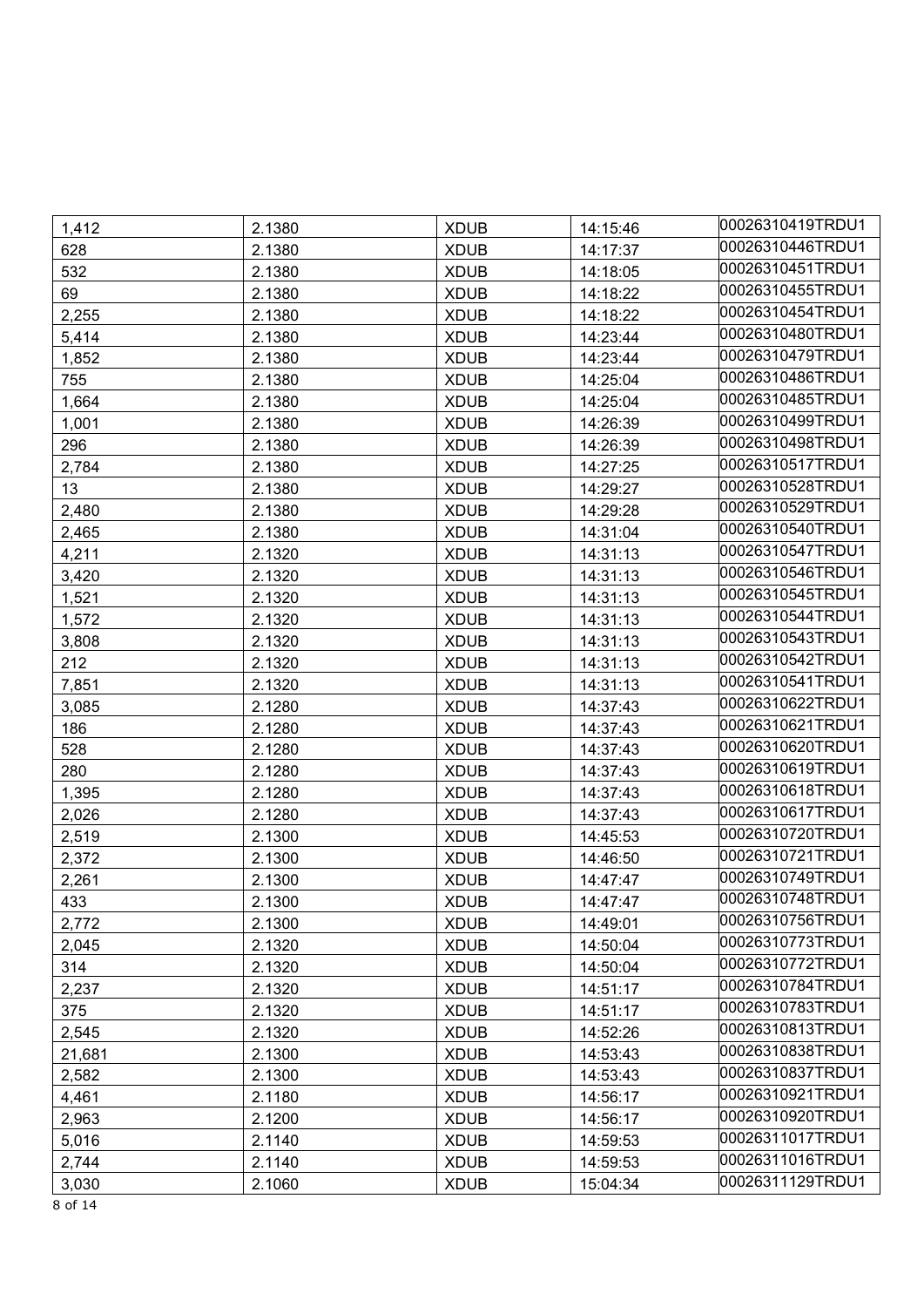| 2,753 | 2.1080 | <b>XDUB</b> | 15:04:34 | 00026311128TRDU1 |
|-------|--------|-------------|----------|------------------|
| 4,183 | 2.1020 | <b>XDUB</b> | 15:08:00 | 00026311180TRDU1 |
| 32    | 2.1020 | <b>XDUB</b> | 15:08:00 | 00026311179TRDU1 |
| 4,093 | 2.1040 | <b>XDUB</b> | 15:08:00 | 00026311178TRDU1 |
| 2,757 | 2.1020 | <b>XDUB</b> | 15:15:39 | 00026311344TRDU1 |
| 2,551 | 2.1060 | <b>XDUB</b> | 15:19:06 | 00026311443TRDU1 |
| 2,236 | 2.1060 | <b>XDUB</b> | 15:19:06 | 00026311442TRDU1 |
| 95    | 2.1080 | <b>XDUB</b> | 15:19:06 | 00026311441TRDU1 |
| 2,970 | 2.1080 | <b>XDUB</b> | 15:19:06 | 00026311440TRDU1 |
| 2,970 | 2.1080 | <b>XDUB</b> | 15:19:06 | 00026311439TRDU1 |
| 45    | 2.1080 | <b>XDUB</b> | 15:19:06 | 00026311438TRDU1 |
| 2,699 | 2.1080 | <b>XDUB</b> | 15:19:06 | 00026311437TRDU1 |
| 388   | 2.1080 | <b>XDUB</b> | 15:19:06 | 00026311436TRDU1 |
| 2,950 | 2.1080 | <b>XDUB</b> | 15:19:06 | 00026311435TRDU1 |
| 2,582 | 2.1080 | <b>XDUB</b> | 15:19:06 | 00026311434TRDU1 |
| 1,000 | 2.1080 | <b>XDUB</b> | 15:19:06 | 00026311433TRDU1 |
| 2,708 | 2.1080 | <b>XDUB</b> | 15:19:06 | 00026311432TRDU1 |
| 2,208 | 2.1080 | <b>XDUB</b> | 15:19:06 | 00026311431TRDU1 |
| 708   | 2.1020 | <b>XDUB</b> | 15:21:46 | 00026311564TRDU1 |
| 1,165 | 2.1020 | <b>XDUB</b> | 15:21:46 | 00026311563TRDU1 |
| 483   | 2.1020 | <b>XDUB</b> | 15:21:46 | 00026311562TRDU1 |
| 2,918 | 2.1040 | <b>XDUB</b> | 15:30:37 | 00026311667TRDU1 |
| 1,053 | 2.1040 | <b>XDUB</b> | 15:30:37 | 00026311666TRDU1 |
| 237   | 2.1060 | <b>XDUB</b> | 15:30:37 | 00026311665TRDU1 |
| 1,508 | 2.1060 | <b>XDUB</b> | 15:30:37 | 00026311664TRDU1 |
| 4,659 | 2.1060 | <b>XDUB</b> | 15:30:37 | 00026311663TRDU1 |
| 1,508 | 2.1060 | <b>XDUB</b> | 15:30:37 | 00026311662TRDU1 |
| 3,800 | 2.1060 | <b>XDUB</b> | 15:30:37 | 00026311661TRDU1 |
| 3,812 | 2.1060 | <b>XDUB</b> | 15:30:37 | 00026311660TRDU1 |
| 1,626 | 2.1100 | <b>XDUB</b> | 15:34:10 | 00026311736TRDU1 |
| 4,541 | 2.1140 | <b>XDUB</b> | 15:36:34 | 00026311750TRDU1 |
| 4,709 | 2.1140 | <b>XDUB</b> | 15:40:32 | 00026311865TRDU1 |
| 4,390 | 2.1140 | <b>XDUB</b> | 15:40:32 | 00026311864TRDU1 |
| 1,678 | 2.1180 | <b>XDUB</b> | 15:47:40 | 00026312051TRDU1 |
| 1,145 | 2.1180 | <b>XDUB</b> | 15:47:40 | 00026312050TRDU1 |
| 4,230 | 2.1120 | <b>XDUB</b> | 15:48:02 | 00026312071TRDU1 |
| 2,109 | 2.1120 | <b>XDUB</b> | 15:48:02 | 00026312070TRDU1 |
| 2,743 | 2.1120 | <b>XDUB</b> | 15:48:02 | 00026312069TRDU1 |
| 4,618 | 2.1140 | <b>XDUB</b> | 15:48:02 | 00026312068TRDU1 |
| 4,643 | 2.1140 | <b>XDUB</b> | 15:48:02 | 00026312067TRDU1 |
| 2,584 | 2.1140 | <b>XDUB</b> | 15:48:02 | 00026312066TRDU1 |
| 645   | 2.1140 | <b>XDUB</b> | 15:48:02 | 00026312065TRDU1 |
| 1,473 | 2.1140 | <b>XDUB</b> | 15:48:02 | 00026312064TRDU1 |
| 308   | 2.1080 | <b>XDUB</b> | 15:50:24 | 00026312155TRDU1 |
| 88    | 2.1080 | <b>XDUB</b> | 15:50:24 | 00026312154TRDU1 |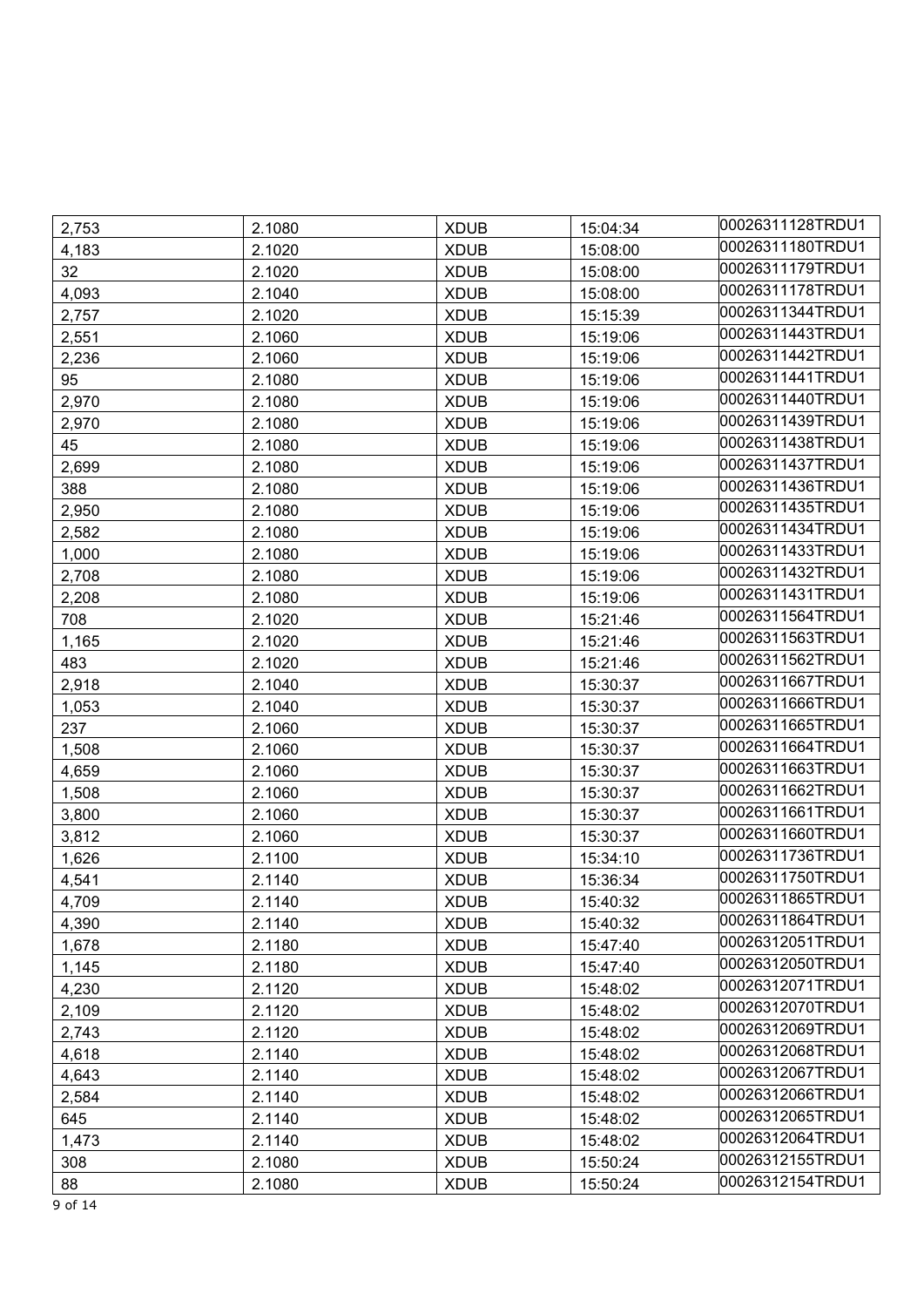| 53    | 2.1080 | <b>XDUB</b> | 15:50:24 | 00026312153TRDU1 |
|-------|--------|-------------|----------|------------------|
| 112   | 2.1080 | <b>XDUB</b> | 15:50:24 | 00026312152TRDU1 |
| 513   | 2.1080 | <b>XDUB</b> | 15:50:24 | 00026312151TRDU1 |
| 543   | 2.1080 | <b>XDUB</b> | 15:50:24 | 00026312148TRDU1 |
| 64    | 2.1080 | <b>XDUB</b> | 15:50:24 | 00026312145TRDU1 |
| 3,130 | 2.1140 | <b>XDUB</b> | 15:54:17 | 00026312337TRDU1 |
| 193   | 2.1140 | <b>XDUB</b> | 15:54:17 | 00026312336TRDU1 |
| 1,826 | 2.1140 | <b>XDUB</b> | 15:54:17 | 00026312335TRDU1 |
| 4,216 | 2.1160 | <b>XDUB</b> | 15:54:17 | 00026312334TRDU1 |
| 68    | 2.1080 | <b>XDUB</b> | 15:54:27 | 00026312342TRDU1 |
| 3,420 | 2.1060 | <b>XDUB</b> | 15:58:47 | 00026312405TRDU1 |
| 2,326 | 2.1040 | <b>XDUB</b> | 15:58:50 | 00026312411TRDU1 |
| 2,950 | 2.1040 | <b>XDUB</b> | 15:58:50 | 00026312410TRDU1 |
| 103   | 2.1040 | <b>XDUB</b> | 15:58:50 | 00026312409TRDU1 |
| 5,539 | 2.1020 | <b>XDUB</b> | 16:04:59 | 00026312545TRDU1 |
| 5,095 | 2.1040 | <b>XDUB</b> | 16:04:59 | 00026312544TRDU1 |
| 2,848 | 2.1040 | <b>XDUB</b> | 16:04:59 | 00026312543TRDU1 |
| 250   | 2.1040 | <b>XDUB</b> | 16:04:59 | 00026312542TRDU1 |
| 2,822 | 2.1040 | <b>XDUB</b> | 16:04:59 | 00026312541TRDU1 |
| 116   | 2.1040 | <b>XDUB</b> | 16:04:59 | 00026312540TRDU1 |
| 4,128 | 2.1020 | <b>XDUB</b> | 16:07:45 | 00026312625TRDU1 |
| 5,675 | 2.0980 | <b>XDUB</b> | 16:10:27 | 00026312652TRDU1 |
| 77    | 2.0940 | <b>XDUB</b> | 16:14:16 | 00026312718TRDU1 |
| 2,186 | 2.0940 | <b>XDUB</b> | 16:14:16 | 00026312717TRDU1 |
| 1,108 | 2.0940 | <b>XDUB</b> | 16:14:16 | 00026312716TRDU1 |
| 1,078 | 2.0940 | <b>XDUB</b> | 16:14:16 | 00026312715TRDU1 |
| 2,620 | 2.0940 | <b>XDUB</b> | 16:14:16 | 00026312714TRDU1 |
| 1,673 | 2.0960 | <b>XDUB</b> | 16:14:16 | 00026312713TRDU1 |
| 736   | 2.0960 | <b>XDUB</b> | 16:14:16 | 00026312712TRDU1 |
| 168   | 2.0960 | <b>XDUB</b> | 16:14:16 | 00026312711TRDU1 |
| 2,130 | 2.0940 | <b>XDUB</b> | 16:14:18 | 00026312721TRDU1 |
| 2,130 | 2.0940 | <b>XDUB</b> | 16:14:18 | 00026312720TRDU1 |
| 56    | 2.0940 | <b>XDUB</b> | 16:14:18 | 00026312719TRDU1 |
| 610   | 2.0940 | <b>XDUB</b> | 16:14:21 | 00026312723TRDU1 |
| 56    | 2.0940 | <b>XDUB</b> | 16:14:21 | 00026312722TRDU1 |
| 764   | 2.0940 | <b>XDUB</b> | 16:14:24 | 00026312724TRDU1 |
| 5,169 | 2.1020 | <b>XDUB</b> | 16:20:10 | 00026312805TRDU1 |
| 2,788 | 2.1020 | <b>XDUB</b> | 16:20:10 | 00026312804TRDU1 |
| 1,728 | 2.1020 | <b>XDUB</b> | 16:20:10 | 00026312803TRDU1 |
| 8,460 | 2.1020 | <b>XDUB</b> | 16:20:10 | 00026312802TRDU1 |
| 2,443 | 2.1020 | <b>XDUB</b> | 16:20:10 | 00026312801TRDU1 |
| 498   | 2.0940 | <b>XDUB</b> | 16:23:40 | 00026312886TRDU1 |
| 1,190 | 2.0940 | <b>XDUB</b> | 16:23:40 | 00026312885TRDU1 |
| 75    | 2.0940 | <b>XDUB</b> | 16:23:40 | 00026312884TRDU1 |
| 99    | 2.0940 | <b>XDUB</b> | 16:23:40 | 00026312883TRDU1 |